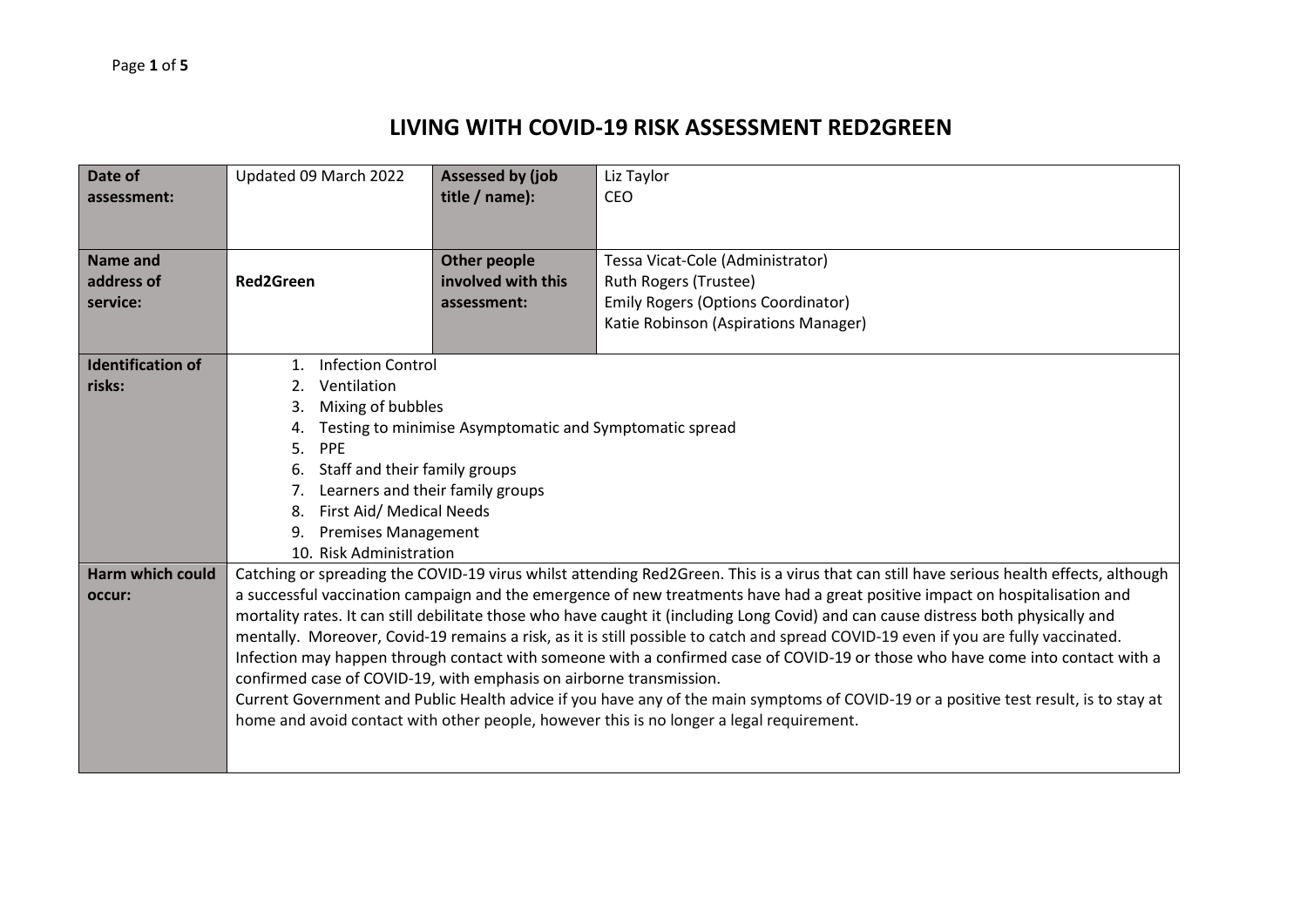| What are the hazards or           | <b>Control Measure</b>                                                                                                                                                                                                                                                   |  |  |
|-----------------------------------|--------------------------------------------------------------------------------------------------------------------------------------------------------------------------------------------------------------------------------------------------------------------------|--|--|
| where are the dangers?            | These are things which are needed to control the spread of the virus as far as reasonably practicable.                                                                                                                                                                   |  |  |
| 1.0                               | We provide welfare facilities for staff and learners which contain suitable amounts of handwash and the correct temperature of water.<br>1.                                                                                                                              |  |  |
| <b>Catching and spreading the</b> | We have appropriate signage at every sink.<br>2.                                                                                                                                                                                                                         |  |  |
| virus due to not having           | As far as possible, we monitor learners' hand hygiene after they use the toilet in line with usual hygiene practice.<br>3.                                                                                                                                               |  |  |
| appropriate Infection             | We provide hand sanitiser at the entrance and when soap and water isn't readily available.<br>4.                                                                                                                                                                         |  |  |
| <b>Control measures in place</b>  | We provide tissues for those suffering from hay fever / common cold etc. Everyone is instructed to use their tissues when coughing or<br>5.                                                                                                                              |  |  |
|                                   | sneezing and then place the used tissue in the bin before washing their hands.                                                                                                                                                                                           |  |  |
|                                   | Each bubble has their own box.                                                                                                                                                                                                                                           |  |  |
|                                   | We provide lidded bins with pedals where reasonably practical.<br>6.                                                                                                                                                                                                     |  |  |
|                                   | Anyone either suspected or confirmed as having caught COVID-19 will be isolated and the appropriate measures followed in line with                                                                                                                                       |  |  |
|                                   | Government / PHE advice. We have a policy in place, and letters ready to go home.                                                                                                                                                                                        |  |  |
|                                   | Everyone is reminded to not touch their eyes, nose or mouth and to wash hands afterwards if this occurs.<br>8.                                                                                                                                                           |  |  |
|                                   | Each learner will have an individual pack which will contain the equipment that they need. A lot of our activities involve paper,                                                                                                                                        |  |  |
|                                   | therefore they will have their own.                                                                                                                                                                                                                                      |  |  |
|                                   | 10. We wipe down any items which learners have used, in between users, to include working tools, stationery etc. Each bubble will have                                                                                                                                   |  |  |
|                                   | its own wipes to wipe down equipment.                                                                                                                                                                                                                                    |  |  |
|                                   | 11. We ensure that all surfaces are frequently wiped clean with the advised solutions or wipes.                                                                                                                                                                          |  |  |
|                                   | 12. Should someone attend and be sent home with symptoms of Covid-19, flu or vomiting, fogging with a disinfectant that has efficiency                                                                                                                                   |  |  |
|                                   | against Covid-19 will be performed following safety guidelines.                                                                                                                                                                                                          |  |  |
|                                   | 13. We have a thorough daily cleaning schedule which includes wiping items following use and wiping high touch areas frequently<br>throughout the day.                                                                                                                   |  |  |
|                                   |                                                                                                                                                                                                                                                                          |  |  |
|                                   | 14. We have scheduled a more frequent cleaning procedure throughout the service particularly in communal areas and at touch points.<br>15. We have a system in place to ensure visitors to the Service are only those making essential planned visits (e.g., pre-planned |  |  |
|                                   | maintenance / social care emergencies etc).                                                                                                                                                                                                                              |  |  |
|                                   | 16. We have had our fire doors changed to have mechanisms that stay open and then close automatically when the alarm goes off.                                                                                                                                           |  |  |
|                                   | 17. For activities, such as cooking, we have a separate risk assessment in place.                                                                                                                                                                                        |  |  |
|                                   |                                                                                                                                                                                                                                                                          |  |  |
|                                   |                                                                                                                                                                                                                                                                          |  |  |
| 2.0                               | Each room has CO2 monitors that are regularly checked to ensure that rooms are well ventilated.<br>1.                                                                                                                                                                    |  |  |
| <b>Catching and spreading the</b> | Windows are kept open most of the times to ensure that rooms are well ventilated and stay within CO2 recommended levels.<br>2.                                                                                                                                           |  |  |
| virus due to poorly               | 3. Guidance on the ratio of people to size of room are followed to ensure there is enough ventilation and risk minimised.                                                                                                                                                |  |  |
| ventilated rooms.                 |                                                                                                                                                                                                                                                                          |  |  |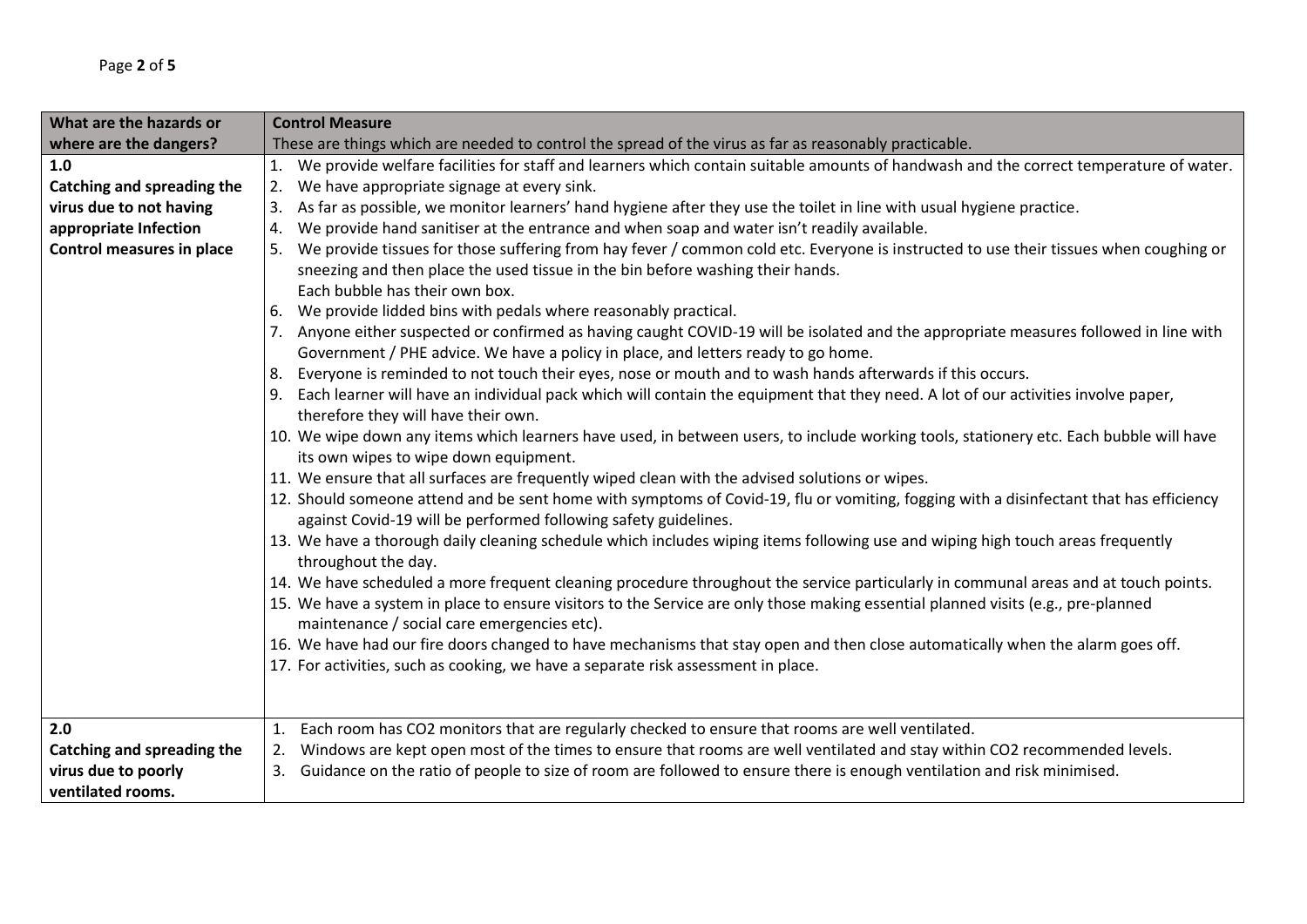| 3.0                             | 1. We are running a bubbles system to reduce contact with others in the organisation. Each bubble has their own space.                        |  |
|---------------------------------|-----------------------------------------------------------------------------------------------------------------------------------------------|--|
| Catching and spreading the      | We have reviewed the total space available for activities and have deemed the areas well ventilated and safe.<br>2.                           |  |
| virus due to mixing of          | We are distancing out tables as much as possible, and bubbles will not come in to contact with other bubbles.<br>Β.                           |  |
| bubbles.                        | We have ensured that fire exits, and routes are not compromised.<br>4.                                                                        |  |
|                                 | We have considered the manual handling issues surrounding these tasks and will refer to our separate manual handling risk                     |  |
|                                 | assessment so it can be done safely.                                                                                                          |  |
|                                 | We monitor how many people are on site at one time and where they 'should' be.<br>6.                                                          |  |
|                                 | Personal Emergency Evacuation Plans (PEEPs) already in place will continue and we have reviewed these in light of changing the Day            |  |
|                                 | Service space.                                                                                                                                |  |
|                                 | We have reminded learners and staff that if a service evacuation is needed (e.g., fire alarm) then bubbles will have separate<br>8.           |  |
|                                 | designated areas.                                                                                                                             |  |
|                                 | 9. Staff lunch will be staggered so that they can eat without the facemask away from the learners in their bubble.                            |  |
| 4.1                             | 1. Staff take a daily LFT before each shift. Results are kept in a central record.                                                            |  |
| Catching and spreading the      | 2. If any staff have a positive test they immediately go into self-isolation and follow government advice and testing guidance until they can |  |
| virus due to asymptomatic       | return to work.                                                                                                                               |  |
| or symptomatic staff            | 3. Anyone with symptoms is to stay at home and perform both a LFT and a PCR test.                                                             |  |
|                                 | 4. Clients have been asked to complete LFT tests before attending Red2Green to help keep each other safe. This is not mandatory.              |  |
|                                 | 5. Both staff and clients have their temperature taken on arrival with an infrared non-contact thermometer.                                   |  |
| 4.2                             | 1. Anyone who displays symptoms of the virus will be isolated. The home is informed and they are asked to be picked up as soon as             |  |
| Catching and spreading the      | possible.                                                                                                                                     |  |
| virus if someone attends        | 2. If we are notified that someone who has attended Red2Green has had a positive test, they are asked to stay home.                           |  |
| <b>Red2Green with the virus</b> | 3. We have letters prepared to go home to anyone who has been in contact with the person who has tested positive.                             |  |
|                                 | 4. We have an e-mail system and text system for notifications and will also make telephone calls.                                             |  |
|                                 | 5. We will notify PHE and CCC if we have a positive test.                                                                                     |  |
| 5.0                             | 1. Where social distancing is not possible (such as intimate care) we provide PPE in line with PHE advice and 'donning and doffing' advice.   |  |
| Catching and spreading the      | Staff wear type IIR FRSM facemasks all day. Normal PPE for intimate care, such as gloves and aprons will be used. All staff have had          |  |
| virus due to not using          | infection prevention and control training.                                                                                                    |  |
| appropriate PPE                 | We access and provide appropriate PPE where it is needed, through Cambridgeshire PPE coordinator.<br>2.                                       |  |
|                                 | Head Office are responsible for ensuring that PPE is ordered and that we always have enough.<br>3.                                            |  |
| 6.0                             | Staff are aware of what to do if anyone on the premises finds they have a new, persistent cough, and/or a high temperature or loss of<br>1.   |  |
| The impact on staffing, and     | smell and taste.                                                                                                                              |  |
| staff welfare due to the risk   | 2. All staff are aware of what action to take if members of their household need to self-isolate OR are confirmed as having the virus.        |  |
|                                 | 3. We have ensured that all staff understand the responsibility of cleaning down their own areas.                                             |  |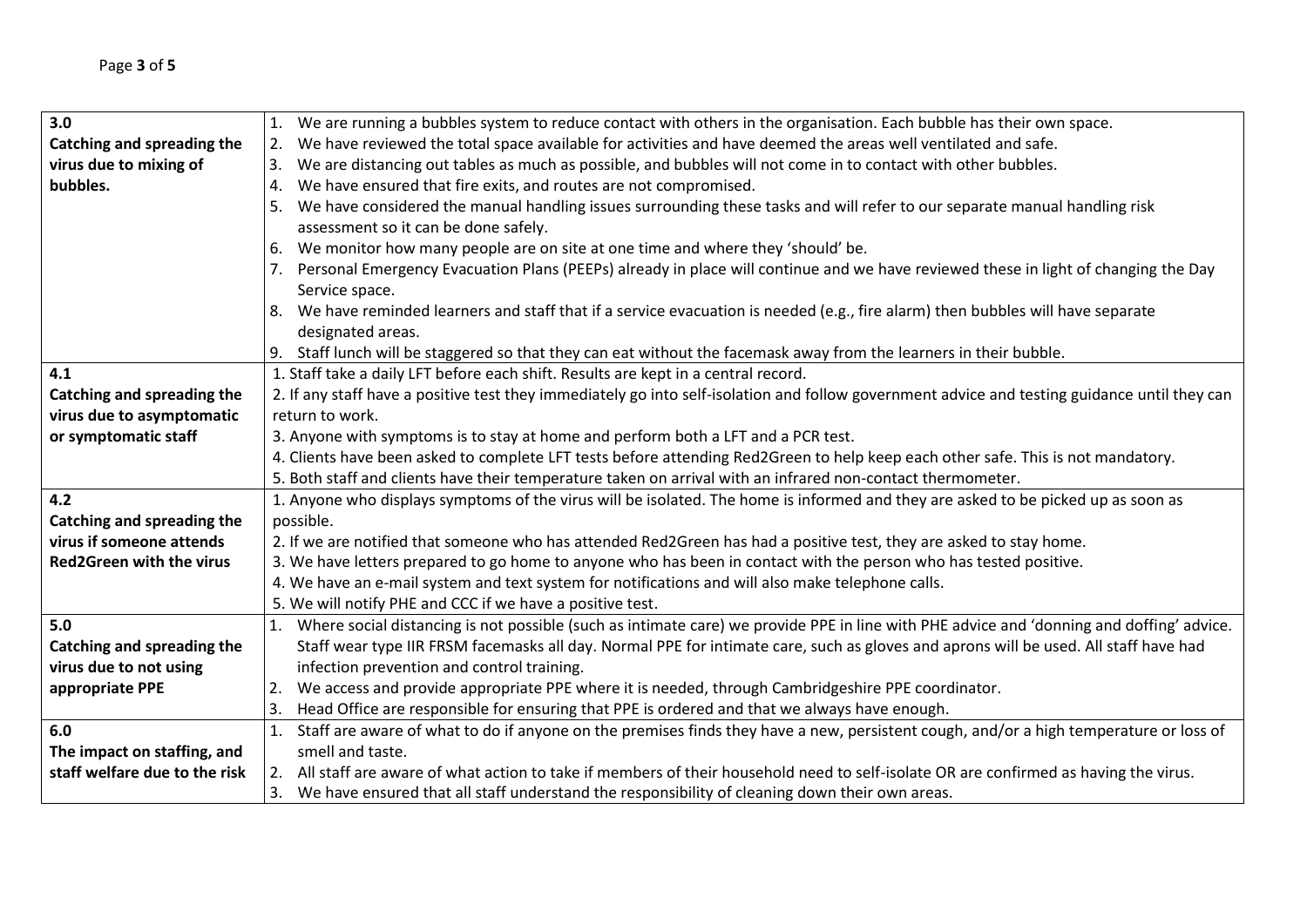| of catching and spreading         |    | 4. All support staff have had mandatory training including administering medication, infection prevention and control, and have                |
|-----------------------------------|----|------------------------------------------------------------------------------------------------------------------------------------------------|
| the virus                         |    | undertaken additional Covid-19 training.                                                                                                       |
|                                   |    | 5. We risk assess on an individual basis if we have staff member who meet the criteria of being at a 'moderate' or 'high' risk of infection.   |
|                                   |    | This identifies any suitable control measures that must be in place before returning to the Service.                                           |
|                                   | 6. | We ensure that all staff are informed in a timely way of any changes at the Service and of any risks to their health and wellbeing.            |
|                                   | 7. | We ensure that all staff are listened to, and their concerns taken on board.                                                                   |
|                                   | 8. | We have designed an induction session for new staff and learners so they are clearly aware of any changes to the day to day running of         |
|                                   |    | the Service.                                                                                                                                   |
|                                   | 9. | We have a page on our website with all the information for parents and carers.                                                                 |
|                                   |    | 10. We have ensured that all staff are aware of any changes in health and safety protocols.                                                    |
|                                   |    | 11. All staff have been offered the vaccine.                                                                                                   |
|                                   |    | 12. Staff who have had the vaccine are reminded to continue with all precautionary measures.                                                   |
| 7.0                               | 1. | We regularly remind parents / carers of what to do if members of their household are confirmed as having the virus.                            |
| The impact on learners'           |    | 2. We have completed Risk Assessments for all our learners with them or their parents / carers. This was updated March 2021 to include         |
| welfare due to the risk of        |    | the risks of attending other settings.                                                                                                         |
| catching and spreading the        |    | 3. Where someone attends another setting, we check with the other setting their procedures.                                                    |
| virus                             |    | 4. We risk assess on an individual basis if we have learners who meet the criteria of being at a 'moderate' risk of infection. This identifies |
|                                   |    | any suitable control measures that must be in place before returning to the Service. If their safety cannot be assured, they will not be       |
|                                   |    | required to attend, and they will be consulted with.                                                                                           |
| 8.0                               | 1. | Every bubble has at least one person trained with Emergency First Aid at Work and their own First Aid kit.                                     |
| <b>Catching and spreading the</b> | 2. | We currently have appropriate numbers of, and appropriately qualified First Aiders for our cohort.                                             |
| virus when giving or              | 3. | We have ensured that access to First Aid facilities is maintained and our service is suitably stocked with First Aid equipment.                |
| receiving first aid and / or      |    | 4. We have ensured that all our equipment for moving and handling of learners has been inspected before use. This includes the                 |
| supporting learners and staff     |    | statutory 6-month checks (under LOLER).                                                                                                        |
| with medical needs                |    | 5. We have ensured that relevant cleaning materials to include wipes are provided wherever the equipment is.                                   |
|                                   |    | 6. Full PPE is to be worn when giving First Aid.                                                                                               |
| 9.0                               |    | 1. If we have contractors on site, we have asked that they must provide a suitable and sufficient risk assessment for the activities they      |
| Catching and spreading the        |    | carry out which must include Covid-19.                                                                                                         |
| virus whilst maintaining          |    | 2. We ensure that all planned or reactive maintenance is carried out, out of hours where possible.                                             |
| premises management               |    | 3. The service has ensured that relevant property statutory compliance checks have been completed and records updated.                         |
| controls                          |    | 4. We ensure that all internal waste bins in every room and welfare facility are emptied daily and that the bin liners are fully secured       |
|                                   |    | before disposing of them.                                                                                                                      |
|                                   |    |                                                                                                                                                |